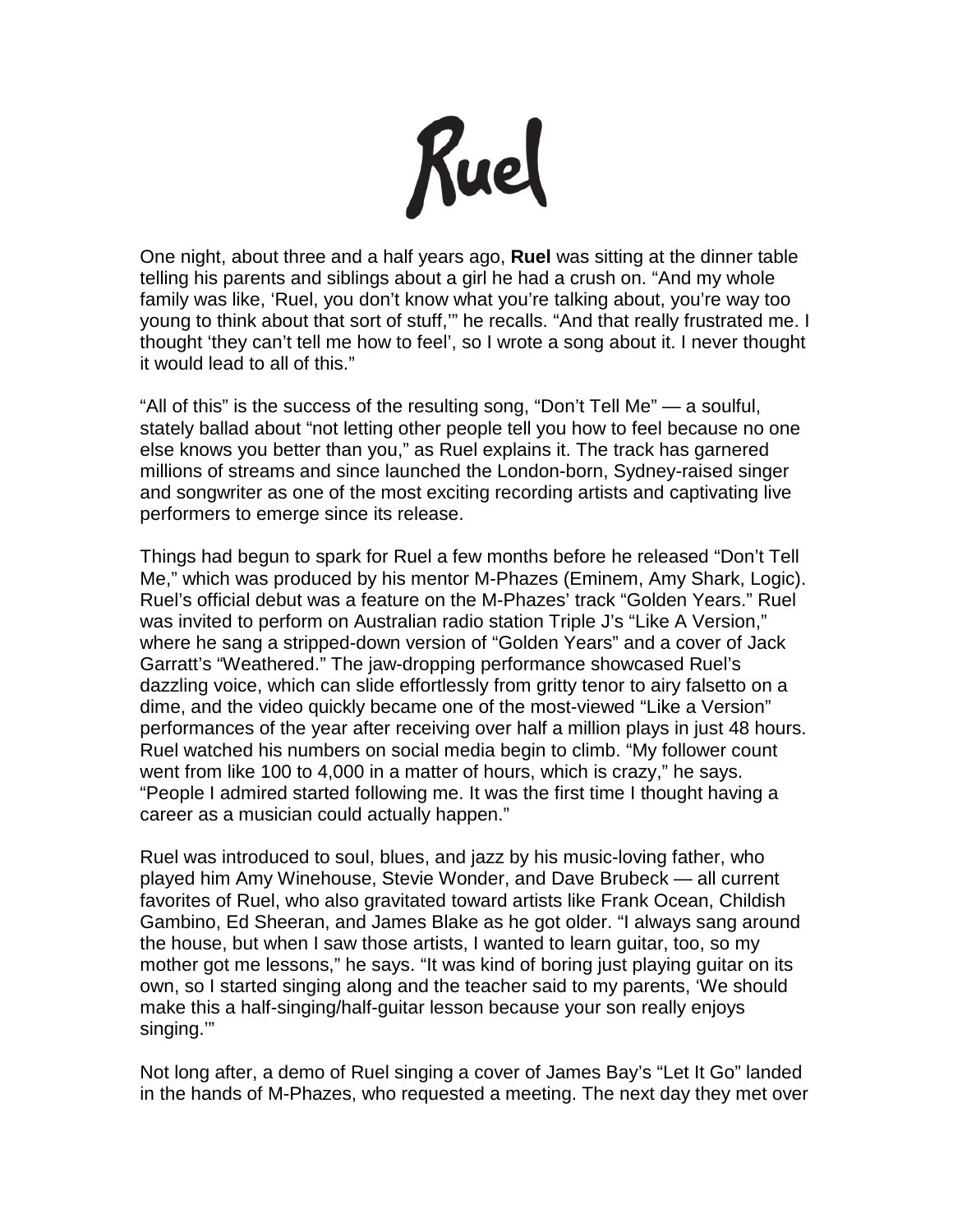Skype. "It was early in the morning. He was looking all spic and span sitting in his studio and I was in my pajamas, like, 'What's up, guys!'" Ruel says with a laugh. M-Phazes connected Ruel with Australian songwriter Thief (Chromeo, Tobias Jesso Jr.) and the two wrote "Golden Years," which Ruel says is about making the most of every moment and was inspired by standing on the balcony of his Sydney home with his dad watching the sunset. "All my songs are about personal experiences," Ruel says. "Songwriting helps me get through things, feelings that I don't understand myself. When I write about something, it helps me figure it out in the process. But I want people of all ages, whether they're 15 or 50, to be able to relate to my songs."

Not long after Ruel's "Like A Version" episode was posted, he released "Don't Tell Me" and was invited to write with Julia Stone, which led to him supporting Angus & Julia Stone on their sold-out Australian tour. In October, Elton John, who was on tour in Australia, requested a meeting and an interview with Ruel for his Rocket Hour show on Beats 1, telling him: "You have the most amazing voice that I've ever heard from a male singer at 14 years of age and it's quite incredible." Not long after, Ruel was invited to support his future RCA Records label mate, Khalid, on his Australia/New Zealand tour, performing to more than 5,000 people a night. A month later, "Don't Tell Me" was featured in Beats by Dre's #AboveTheNoise film (starring Cara Delevingne, Neymar Jr, Serena Williams, and others), which sent the track's streaming numbers soaring once again. "I think 'Don't Tell Me' fits the film perfectly, because it's about rising above the noise, rising above people who are putting you down, which is exactly what the song is about," Ruel says.

More than anything, Ruel is gratified to see how "Don't Tell Me" connected with the public. "I think the song is relatable because people are always being told what they should feel by people who think they know better when they don't." He says "I get DMs and comments from people sharing very personal stories, like, 'I've been hiding having a boyfriend from my parents for a year and they've just found out and they're thinking of disowning me because they think I'm too young to love.'" Ruel says. "And I'm thinking, 'Wow, that is my story on a million different levels that people are relating to.' And that is just really special."

Ruel released subsequent tracks following "Don't Tell Me," featured on his RCA debut EP *Ready*, each of which received instant critical raves from the likes of *Time Magazine* who wrote "If you're looking for someone to fill the young-popprodigy gap in your playlist, look no further than Ruel."*PAPER Magazine* praised EP track "Dazed & Confused" for its "million-dollar chorus" and "slow-burning beat sure to lodge itself in your prefrontal cortex," and *NYLON* magazine declared Ruel "the 15-year-old wunderkind your playlist is missing."

*Ready*, his debut EP has already amassed over 100 million global streams and features standout singles "Don't Tell Me," "Dazed & Confused," "Younger" and "Not Thinkin' Bout You," all of which have been propelling Ruel on a swift,